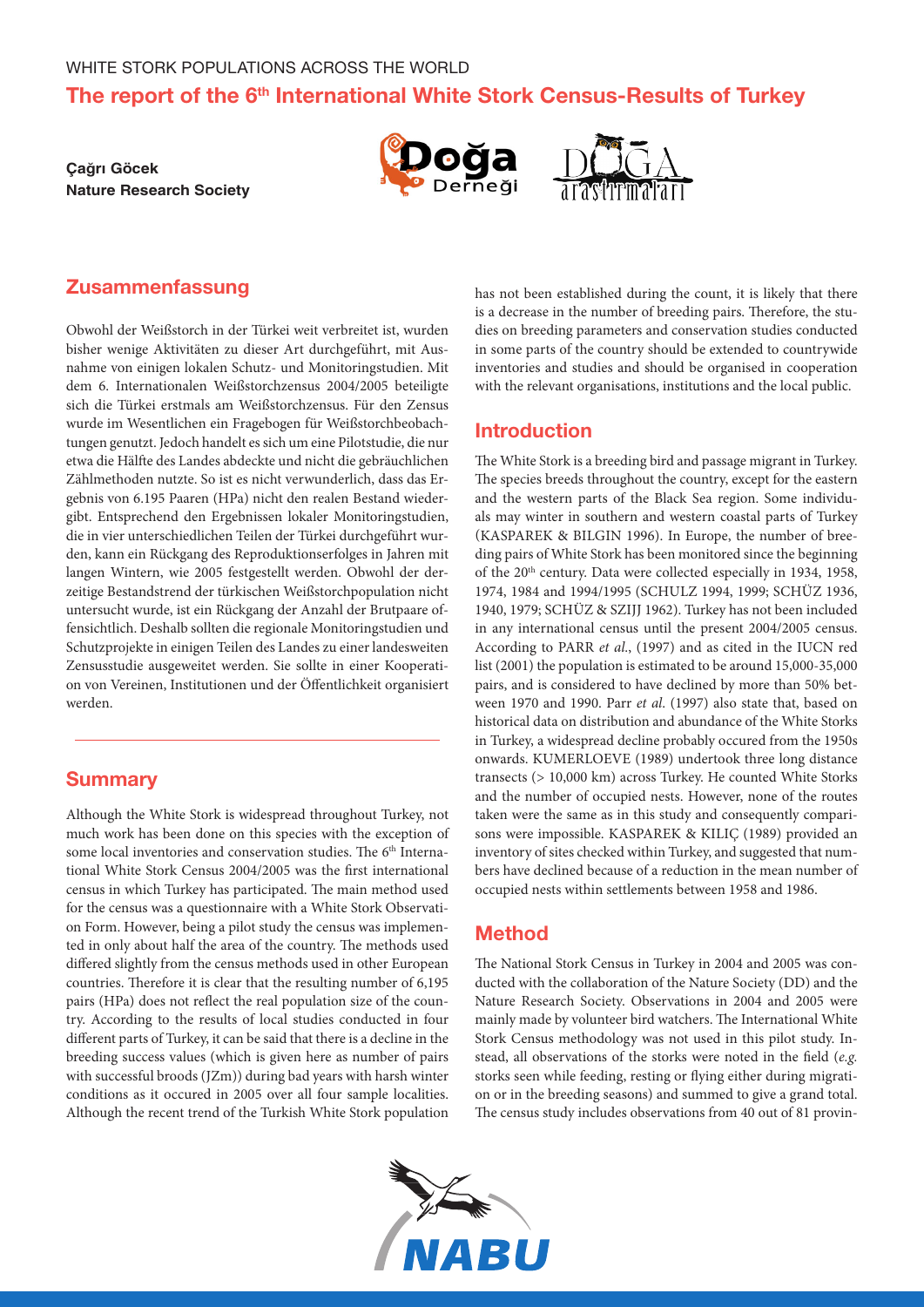ces in Turkey, almost half the country. The White Stork Observation Form, designed by Nature Research Society in 2003, was revised and used in the census study. The form was published on the websites of both societies. Observers completed the forms and forwarded them to the societies via internet or by post. The forms were collected during two years (2004 and 2005) in the archives of both Nature Research Society and DD. Finally all the data was gathered, analysed and sent to NABU.

## **Results**

According to the stork census results, a total of 430 stork observation forms were sent out, of which 414 were completed and forwarded to the relevant organizations by volunteer birdwatchers, 295 in 2004 and 119 in 2005. A total of 13,402 White Storks were counted. 231 of the 430 Stork observation forms included nest information. According to the these, 56% of the nests were located on electricity poles, 16% on roofs, and 12% on top of mosques.

Given the scope of this census, not all nests throughout Turkey were observed, and so the census result of a total of 6,195 breeding pairs (HPa) will be an underestimate. Because of methodological differences and the restricted census area, this study is regarded as a pilot census study. Nevertheless it is significant, since it represents a starting point for further census studies that will be carried out on the Turkish breeding White Stork population.

In this report, the breeding parameters were given in Table 1 - 4 separately for four areas. Due to the lack of data for some years for some areas, it is not always possible to compare the breeding parameters in Turkey for full five years. According to the results given in Table 5, 2005 was the worst year for four study areas with a sharp decrease in breeding performance (given as productivity "JZa" and mean fledged brood size "JZm" values).

# **Discussion**

Although a countrywide survey of White Storks was not carried out in Turkey, it is known from field visits and interviews with local people that the species has abandoned some of its former breeding areas and that the number of storks returning to Turkey from the spring migration has declined. The most likely reason for this may be a sharp decline in the quality and quantity of wetland habitats, especially in last 15-20 years, mainly due to drainage projects. This has negative impacts on food availability and consequently on breeding performance, not only for Turkish breeding pairs, but also for storks that migrate through Turkey to breeding grounds in Europe.

White Storks in Turkey use man made structures more frequently now than in the past, a common phenomenon that has occured across most of the species' breeding range. A loss of natural nest sites has exacerbated this situation. Electricity pylons and transmission lines are the main problem for White Storks in Turkey. To date, Turkish law does not protect birds from electrocution or collision with powerlines. Therefore, it is almost impossible to implement mitigation measures on mid-voltage lines between and within villages. Appropriate legislation is needed to force and to permit utilities companies to spend more money solving this problem.

# Conservation studies in Turkey

Conservation studies in Turkey, such as some local White Stork nest censuses, have been conducted by individuals, institutions and NGOs. These studies include not only biological research, but also work to improve White Stork habitats, environmental education for schoolchildren, and raising the awareness of the local public.

The examples given here are the most active local White Stork conservation studies being conducted in Turkey. These study areas are as the follows: Ankara-Kizilcahamam district, Bursa-Villages of Lake Uluabat and Lake Iznik, Izmir-Gediz Delta, some districts of Corum and Mugla-Gokova-Akcapinar Village.

### Ankara (Kizilcahamam)

The Nature Research Society started a pilot project in 2003, the "White Stork Research and Ringing Study", aimed at addressing a lack of knowledge on breeding and migration of the Turkish population of White Storks. Since 2003, the White Stork colony in the central part of Kizilcahamam, in the district of Ankara, has been regularly observed over a five-year period. Ringing studies were undertaken in Ankara-Kizilcahamam and Bursa-Uluabat. So far, 123 White Stork nestlings have been ringed with Turkish rings. Within the context of this project, the White Stork Observation Form was designed and published on Nature Research Society's and DD's websites, and elsewhere.

In addition, an MSc thesis was prepared by Cagri Gocek between 2004-2006, titled "*Breeding Success and Reproductive Behaviors of Kizilcahamam White Stork Colony*" and some field surveys were conducted with the help of Nature Research Society members (GÖCEK 2006). In this study, for the first time in Turkey, a White Stork colony was monitored for three years. The results indicate significant annual variation between best and worst years of the study. Possible reasons for this are thought to be differences in temperature and rainfall between years. In 2005, clutch size was reduced (from 5 to 2), and chick mortality increased (from 0% to 100%), when breeding was delayed. 2005 differed from 2004, in that the adults arrived and started to incubate about 10 days later (GöCEK 2006).

The main threats for the White Stork population of Kizilcahamam that are connected with the breeding site can be listed as:

- Nest disturbance by people (particularly for nests on roofs and chimneys),
- Electrocution or collision with electricity cables,
- Collusion with vehicles,
- Pollution of nearby wetlands.

Nature Research Society also executed some projects in cooperation with Polish Society of Wildlife Friends "pro Natura", which were aimed at: setting up a communication network among the Turkish White Stork volunteers; increasing awareness on the importance of the conservation of the species; organizing know-how and experience exchange meetings; and constituting a sustainable country-wide education programme based on the White Stork. The projects were funded by the European Commisson DG Environment and the Dutch Embassy. In addition, in 2005 and 2006, with the help of local branches of Ministry of Forestry and Water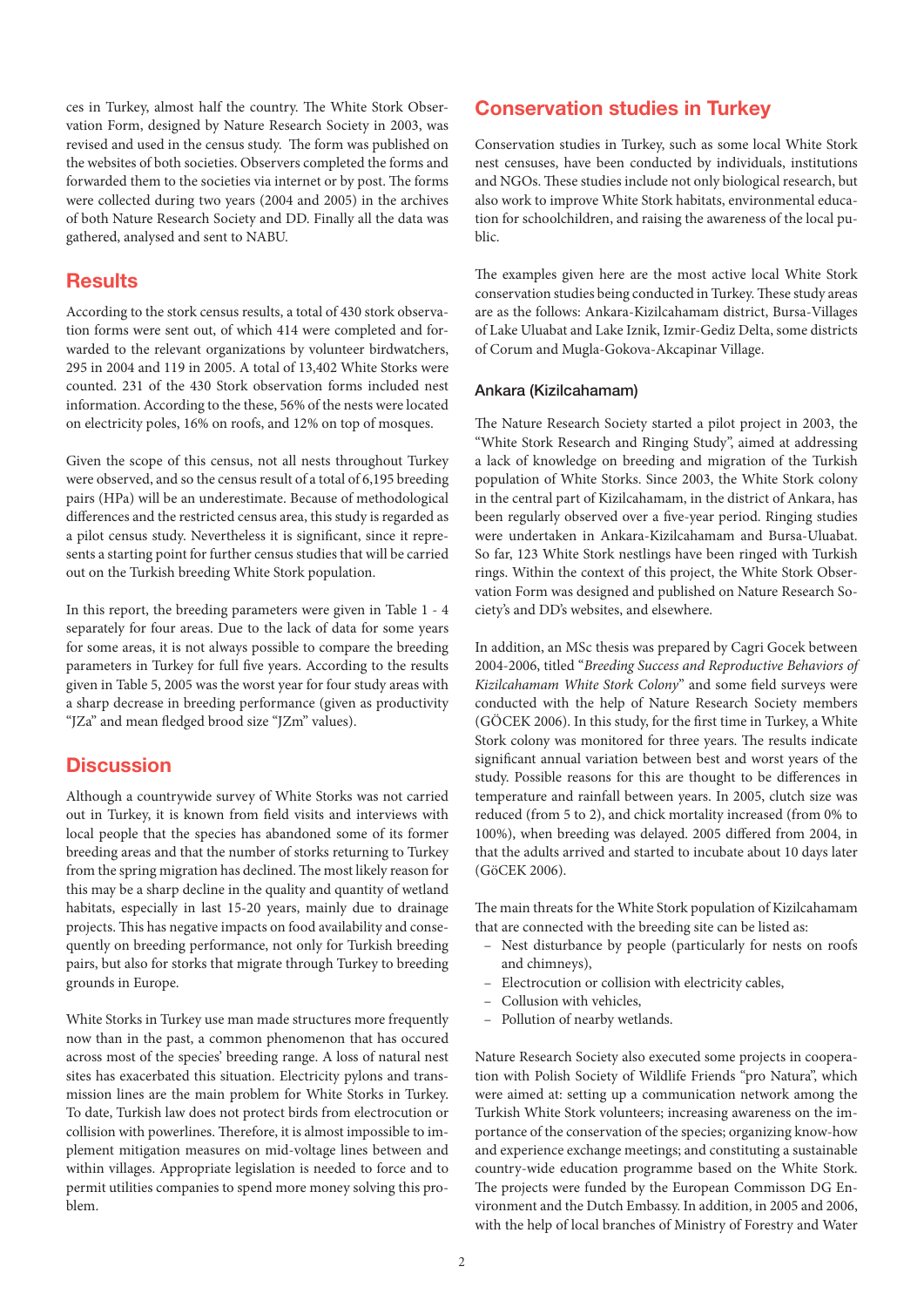Affairs, in order to prevent White Stork losses, some nest platforms were constructed in Kizilcahamam, outside of the industrial estate, though they have so far not been occupied by storks.

#### Bursa (Villages of Lake Uluabat and Lake Iznik)

The "Stork-friendly villages around Lake Uluabat Project" has been carried out since 2003, mainly by Franziska Arıcı, assisted by the Uludag University Bird Watching Club (ULUKUS). The project has been supported by the Provincial Directorate for Environment and Forestry, the Municipality of Nilufer and the municipalities of districts around the lake, some NGOs such as the Yildirim Bayezid Rotary Club and the Local Agenda 21 Nilüfer, the environmental Group of RBTR Bosch, and many private individuals.

The main aim of the project is to reduce the number of White Stork deaths in the villages around the lake. For this purpose, every year since 2004, training has been carried out, the White Stork population is counted, an annual White Stork Festival is organised, and alternative income sources for the villagers are provided. In addition, some improvement works have been carried out on electricity pylons, and nest platforms are set up in appropriate locations. The villages belonging to the project area are: Uluabat, Golkiyi, Eskikaraagac, Yenikaraagac, Ikizce, Golyazi, Catalagil, Karacaoba, Baskoy, Akcalar, Fadilli, Akcapinar, Onac, Dorak, Karaoglan, Ayaz, Incirlipinar, Doganci, Yamanli, Ovaazatli, Tepecik, Yesilova, Ormankadi, Kumkadi, and Yolagzi.

Lake Uluabat is a large shallow lake of 13,500 ha in northwestern Turkey. It is situated very near to the eastern migrating flyway of the White Stork in a large basin with wide, partially irrigated farmland and several rivers with temporarily flooded areas alongside. The lake was listed as a Ramsar site in 1998, and afterwards was also declared as a member of the "Living Lakes" network. The steering committee of the management plan was established in 2003. But protection of the lake is very difficult to achieve, due to its close proximity to Bursa, one of the largest cities in Turkey.

The most obvious threat to the stork population in the villages around the lake comes from open powerlines with upright isolators. Generally, villagers report up to a 10% decrease in the numbers of nesting pairs in their villages soon after the powerlines became widespread over the area. In cooperation with the local directory of TEDAS, the Turkish Electricity Distribution Company, the low voltage lines inside 8 villages have been insulated and 75 platforms fixed on pylons and roofs since the winter of 2003/2004. In 2007, insulation of powerlines in two more villages has been completed, and a further 25 platforms were erected to replace old nests.

As a result, in the villages around Uluabat, where the electricity improvements studies were done, the number of breeding pairs has increased, and the number of White Stork deaths has reduced significanly especially for young birds.

Lake Iznik is a very deep lake, 298  $km^2$  in area, and mostly surrounded by fruit and olive groves. There is little annual variation in water levels. There are some rice fields on the south-west edge of the lake. To date, nobody living around the lake has been engaged in observation and/or conservation studies of the storks. Observations are voluntarily made by students of the Bursa Bird Watching Club and take place only once a year due to logistical problems. There are some unpleasent attitudes of the villagers towards White Storks. For instance, storks are frightened of the ricefields, because the birds damage young plants when landing and taking off there.

Most importantly, storks are at risk from the electricity transmission and distribution system. Nests are destroyed by villagers and shortcircuit fires result in stork losses, while it is also clear that the feeding area is very limited for the storks. On the north-west shore of the lake, the sky is full of electricity cables and therefore almost no storks breed there. This area is also highly risky for migrating storks.

### Izmir (Gediz delta)

The Gediz delta lies close to the city of Izmir, and is one of the most important wetlands in the Mediterranean. It is 40,000 ha in area, and includes a range of habitats including fishponds, salt and freshwater marshes, arable fields, etc.

Previously, Prof. Mehmet Siki from Izmir Aegean University has made an important individual attempt to protect White Storks from electrocution. He constructed the first White Stork nest platform in Sasali Village in 1999. He also gave some seminars on the importance of the White Storks in the villages around Izmir. In 2006 an M.Sc. thesis study was prepared by Aysegul Ciftci on the "Breeding biology of White Stork (*Ciconia ciconia*) in some villages of Izmir".

A "White Stork Conservation Project" has been carried out since March 2005 by the Association of Protecting and Improving Izmir Bird Paradise in Gediz Delta. The study area covers 14 residential areas and 54 White Stork nests. Since most of the nests were located on electricity pylons, the intention is to encourage White Stork to move to safer nest platforms, to construct extra nest platforms for likely future breeding pairs, and to insulate all the electricity lines in order to protect White Storks from electrocution and collision with the cables. Following the occupation of platforms that have already been set up, it is planned to construct more platforms in the area.

### Corum (some districts of the city)

The "White Stork Observation and Census Project" has been coordinated by [Sonmez Yanardag](mailto:syanardag@yahoo.com) with the help of the Corum Bird Watching Club ([CoKGT\)](http://www.corumkusgozlem.8m.net ) since March 2004. The aim of the Project is to carry out surveys, especially on White Storks breeding in the villages in Corum province, and to increase the awareness of local farmers of the importance of the White Stork for sustainable agriculture. For this purpose, the White Stork census study is conducted every year between March and October. The Corum Bird Watching Club cooperates with Nature Research Society, DD and the local branches of Ministry of Forestry and Water Affairs on White Stork census studies being conducted in the Kizilirmak and Yesilirmak basins. Some interviews have been conducted with local farmers and villagers.

So far, the species of the Corum district have been documented, the breeding numbers of White Storks have almost been deter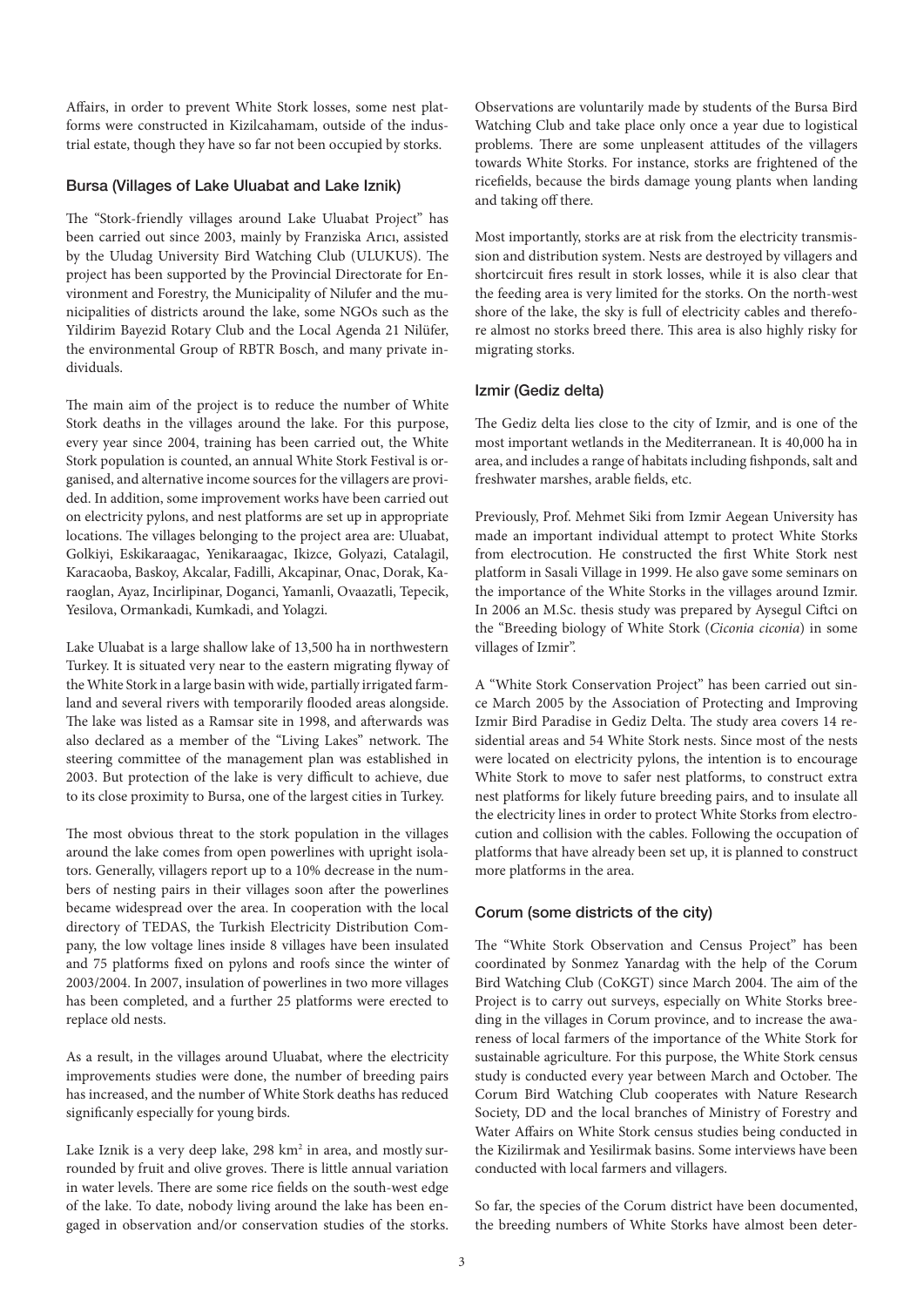mined and the prejudices of the villagers regarding the potential for White Storks to spread bird flu have been allayed.

### Mugla (Gokova- Akcapinar Village)

The "Akcapinar White Stork Village Project" has been carried out by Bahar Suseven in the name of Gökova- Society of Lovers of Akyaka. Some of the project is funded by GEF-SGP as a part of the "Bio-Gokova Project". It started in 2001 and is still partly ongoing. The aim of the project is to protect the existing White Stork population and introduce eco-tourism practices. Accordingly, meetings with local people and field visits for White Stork counts have been organised, and leaflets have been prepared and distributed to villagers.

## Acknowledgements

We thank all of the birdwatchers who participated in this study. We also thank Fransizca Arici and the ULUKUS Birding Club; and Omer Donduren and Aysegul Ciftci, for providing data on beeding success and detailed information from the study areas for Bursa and Izmir regions, respectively.

## References

- GÖCEK, Ç. (2006). Breeding Success and Reproductive Behaviors of Kizilcahamam White Stork Colony. M.Sc. thesis, Middle East Technical University, September 2006.
- KASPAREK, M. & BILGIN, C.C. (1996). Birds. *In:* KENCE, A. & BILGIN, C. C. (Eds) (1996). Species List of Vertabates in Turkey. TUBİTAK. Ankara. (In *Turkish*). (Cited in Can, 2001).
- KASPAREK, M. & A. KILIC (1989). Brutverbreitung und Bestandsentwicklung des Weißstorches (*Ciconia ciconia*) in der Türkei. In: RHEINWALD, G.; OGDEN, J. & H. SCHULZ (Eds.) (1989). Weißstorch - White Stork, Proc. I Int. Stork Conserv. Symp., Schriftenreihe des DDA 10: 161. Dachverband Deutscher Avifaunisten.
- KUMERLOEVE, H. (1989). Status und Verbreitung des Weißstorchs *Ciconia ciconia* in der Türkei 1958/1987 [kurze Zusammenfassung]. In: RHEINWALD, G.; OGDEN, J. & H. SCHULZ (Eds.) (1989). Weißstorch - White Stork, Proc. I Int. Stork Conserv. Symp., Schriftenreihe des DDA 10: 175. Dachverband Deutscher Avifaunisten.
- PARR, S.J.; COLLIN, P.; SILK, S.; WILBRAHAM, J.; WILLIAMS, N.P. & M. YARAR (1997). A baseline survey of White Storks *Ciconia ciconia* in central Turkey. Sandgrouse 18(2): 46-51.
- SCHULZ, H. (1994). Zur Bestandssituation des Weißstorchs Neue Perspektiven für den "Vogel des Jahres 1994"? Ber. z. Vogelschutz, 32, 7.
- SCHULZ, H. (1999). The world population of the White Stork (Ciconia ciconia) Results of the 5<sup>th</sup> International White Stork Census 1994/95. In: SCHULZ, H. (Ed.) (1999). Weißstorch im Aufwind? - White Storks on the up? - Proceedings, Internat. Symp. on the White Stork, Hamburg 1996: 351 – 365. NABU, Bonn.
- SCHÜZ, E. (1936). Internationale Bestands-Aufnahme am Weißen Storch 1934. Orn. Mber., 44, 33.
- SCHÜZ, E. (1940). Bewegungen im Bestand des Weißen Storchs seit 1934. Orn. Mber., 48, 1.
- SCHÜZ, E. (1979). Results of the III international census (1974) of the White Stork. Bull. ICBP, 13, 173.
- SCHÜZ, E. & J. SZIJJ (1962). Report on the International Census of the White Stork 1958. Bull. ICBP, 8, 86.

#### **Author's address:**

Çağrı Göcek, Nature Research Society Kültür Mah. Dr. Mediha Eldem Sokak No: 64/3 06420 Kocatepe - Ankara – Turkey, E-Mail: cagri.gocek@gmail.com

#### **Contact informations:**

#### **Ankara-Kizilcahamam**

Çağrı Göcek cagri.gocek@gmail.com

#### **Bursa (Villages of Lake Uluabat and Lake Iznik)**

Fransizca Arici franzi@ttnet.net.tr

#### **Izmir (Gediz delta)**

Ömer Döndüren [omer.donduren@izmirkuscenneti.org](mailto:omer.donduren@izmirkuscenneti.org) ; leo\_pars@yahoo.co.uk

#### **Çorum**

Sönmez Yanardağ [s.yanardag@yahoo.com](mailto:s.yanardag@yahoo.com)

**Mugla (Gokova-Akcapinar Village)**

Oruç Özkan dernek@akyaka.org

**Tab. 1. Development of the breeding population and breeding performance of the White Stork on Lake Uluabat 2004 – 2007. () = with estimated numbers of Yolagzi and Ovaazat; (\*) = with numbers for Ovaazatli, but without Yolagzi; \*\* = HPo inclusive pairs without nests; \*\*\* area without waterbodies.** 

**Entwicklung des Brutbestandes und des Bruterfolges des Weißstorchs am Uluabat See 2004 – 2007. () = incl. geschätzte Anzahl für die Dörfer Yolagzi und Ovaazat; (\*) = incl. Anzahl für das Dorf Ovaazati, aber ohne Yolagzi; \*\*= HPo incl. Paare ohne Nester; \*\*\* Fläche ohne Gewässer.**

| Year | <b>HPa</b> | <b>HPm</b> | <b>HPo</b> | %HPo | <b>HPx</b> | <b>JZG</b> | <b>JZa</b> | <b>JZm</b> | $StD***$ |
|------|------------|------------|------------|------|------------|------------|------------|------------|----------|
| 2004 | 112 (124)  |            |            | 10.0 | U          | ca 280     | 2.5        | 2.8        | 20.7     |
| 2005 | 99 (103*)  | 68         | 24         | 24.2 | 6          | 172        | 1.7        | 2.5        | 17.2     |
| 2006 | 109        | 91         | 17         | 15.6 |            | 235        | 2.2        | 2.6        | 18.2     |
| 2007 | 123        | 102        | 18         | 14.6 | 3          | 292        | 2.4        | 2.9        | 20.5     |